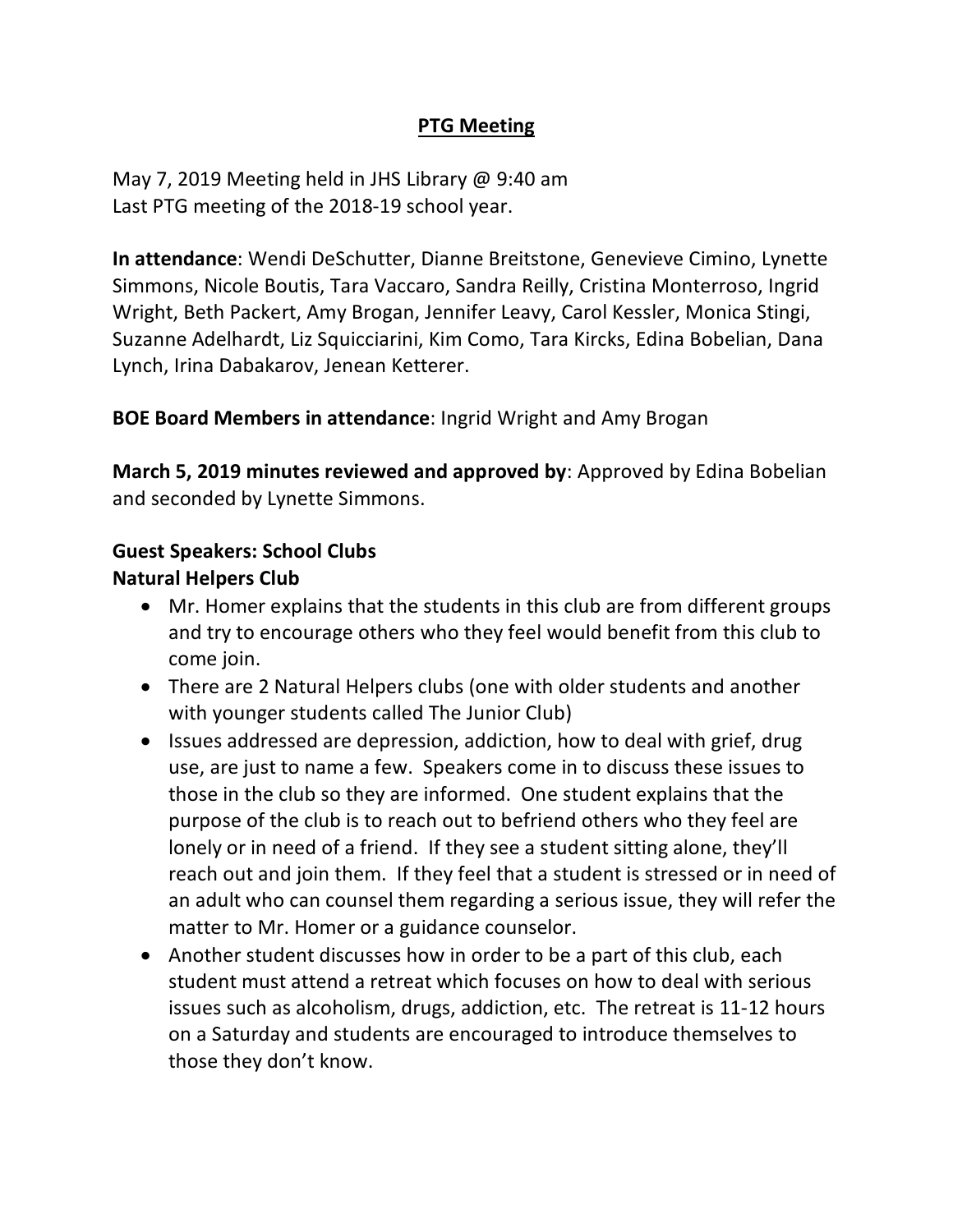- Mr. Homer says there are 65-78 kids who are Natural Helpers (average 15- 20 kids per grade). Every year they accept new students who would like to join the club.
- Two students (Annabel and Tyler) from the Junior Natural Helpers Club speak about how they got involved in this club and how its helped them navigate issues that relate to JHS. Their goal is to make the Junior High a friendlier place.

### **Ms. Waters Announcement:**

• Unity Dance  $6/17/19$  (incoming  $6<sup>th</sup>$  graders) is approaching as is the JHS graduation. Information regarding final exams is coming. Final exam schedule will go up on the website.

### **Wendi DeSchutter: PTG President**

## **Announcement of the New PTG Board for 2019-2020:**

President- Lynette Simmons Committee Chair – Tara Vaccaro Membership Chair- Dianne Brietstone Treasurer – Genevieve Cimino Communications – Irena Dabakarov

#### **Mr. Fenter**

Discusses the Budget Highlights. He discusses how grades 4,5,6, and 8 are being introduced to coding via the kidOYO program. Our CSH students' work is being checked by grad students at StonyBrook University. We expanded the use of state-of-the-art Promethean Boards, continued the Chromebook initiative for all students at the Jr/Sr High School level. We continue our partnership with CSH Laboratory, untilize the Canvas Learning System to enrich science experiences for our students, we support the arts with funds for programming including a partnership with the Huntington Arts Council and Lincoln Center Education.

## **Mr. Stucchio** announces that *Tuesday, 5/21/19 is the budget vote*.

6 am-10 pm at the Jr/Sr High School. CSH has included in the proposed budget increases with respect to our security personnel, security vehicles and we will introduce the 1-button lock down system.

Proposition 2 – 700,000 of construction work. CSH is asking to take 500,000 from our security fund to perform a complete renovation of the Girls/Boys gym lockers